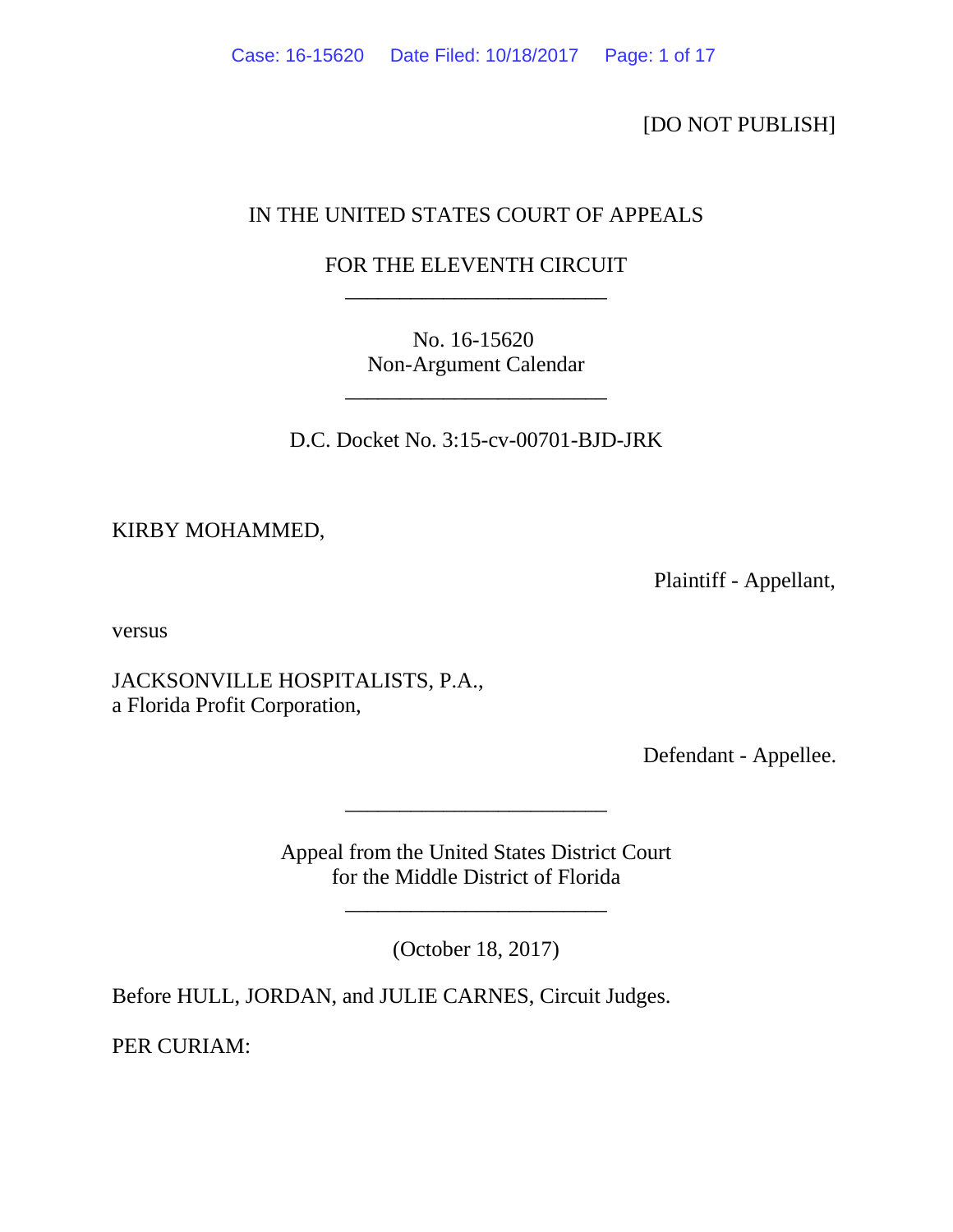Plaintiff Kirby Mohammed ("Plaintiff") appeals the grant of summary judgment on her pregnancy discrimination claims under Title VII and the Florida Civil Rights Act in favor of her former employer, Defendant Jacksonville Hospitalists, P.A. ("Defendant"). Concluding that Plaintiff has not shown that the reasons Defendant has given for her termination are pretextual, we affirm.

### **I. BACKGROUND**

### **A. Factual Background**

Plaintiff is a licensed practical nurse, which qualifies her to provide medical care and medication and to work in a hospital, nursing home, or doctor's office. Prior to beginning her employment with Defendant, Plaintiff had worked as a nurse at several short and long-term rehabilitation facilities and as a traveling nurse performing home-health care nursing services. Plaintiff only did clinical work during this time, and did not perform any administrative or marketing tasks.

Defendant is owned by three physicians—Dr. Shawn Chopra, Dr. Mark Blatt, and Dr. Kevin Crismond—who comprise the company's board. The practice administrator, Drew Snyder, oversees the office staff and human resources issues, and though he attends board meetings with the three doctors and provides input, his role is limited to implementing what the board decides. Doctors who work for the company do not care for patients in their own facility, but rather care for patients in hospitals, nursing homes, hospices, and long-term care facilities. This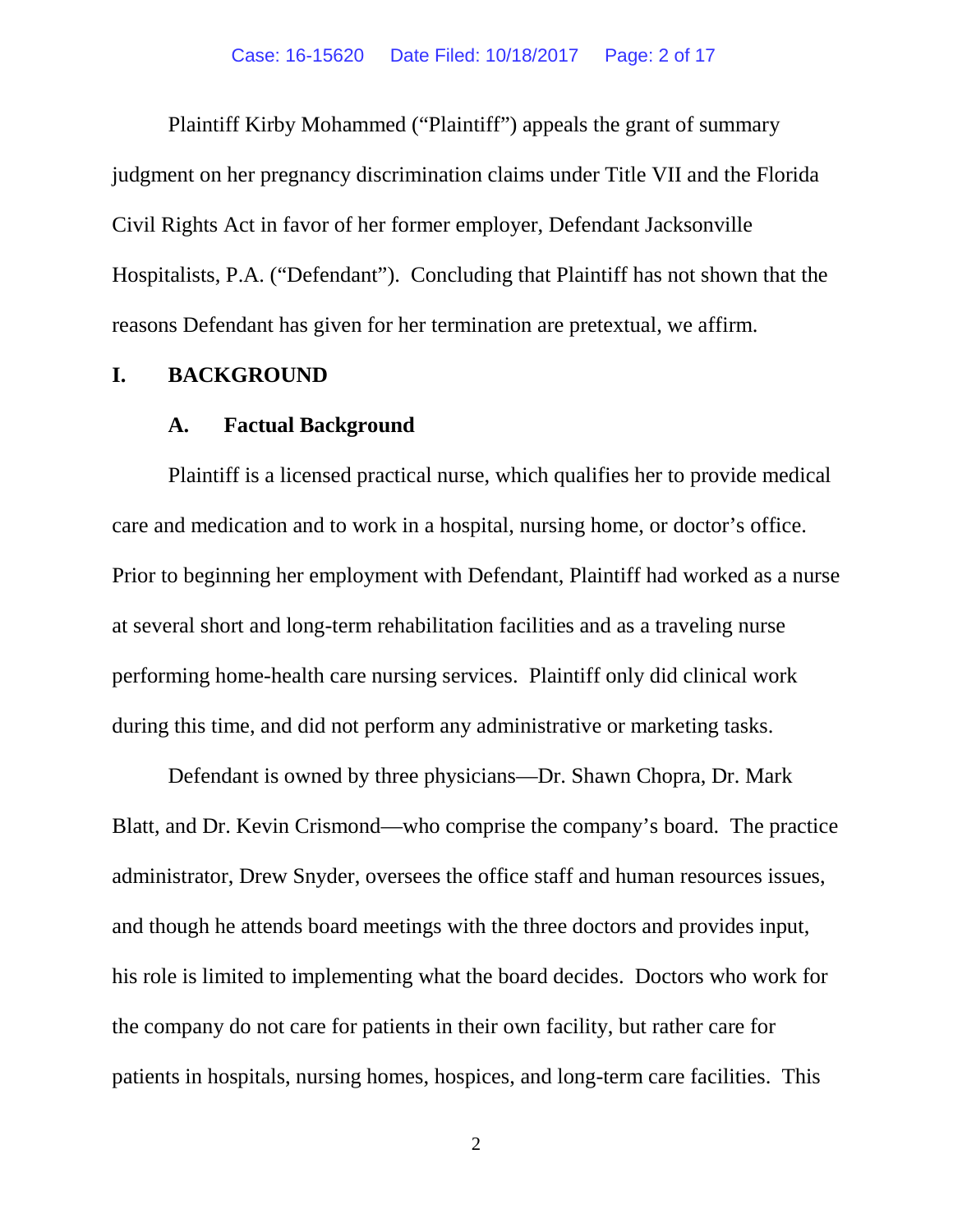system allows for the doctors to remain in a patient's continuum of care as he is moved among facilities.

While they were both working at the same facility, Dr. Chopra initiated discussions with Plaintiff about her working for Defendant as a "nurse liaison." According to Plaintiff, Dr. Chopra described the position as one that involved working closely with doctors and visiting different hospitals and facilities to promote the company's services in order to gain clientele, essentially becoming the "face" of the company. Dr. Chopra told Plaintiff that the position was being developed, and he would discuss hiring her with his colleagues. Plaintiff expressed interest in the position if it was something that she could "grow with."

Dr. Chopra raised the possibility of Plaintiff taking on this role in a board meeting, where it was discussed that the role would be to serve as an intermediary between the doctors and the facilities they visit, as well as the ones that they did not visit, to strengthen and develop relationships because the doctors did not have the time to do so themselves. Dr. Chopra testified that the board wanted the nurse liaison to visit facilities "independently and be mobile," and that the outcome of the nurse liaison's efforts would be "the development of relationships and the improvement of business." Dr. Chopra acknowledged that because the position was newly created, there would be a learning curve for both Plaintiff and the doctors, though Dr. Chopra nevertheless recommended Plaintiff as being a good fit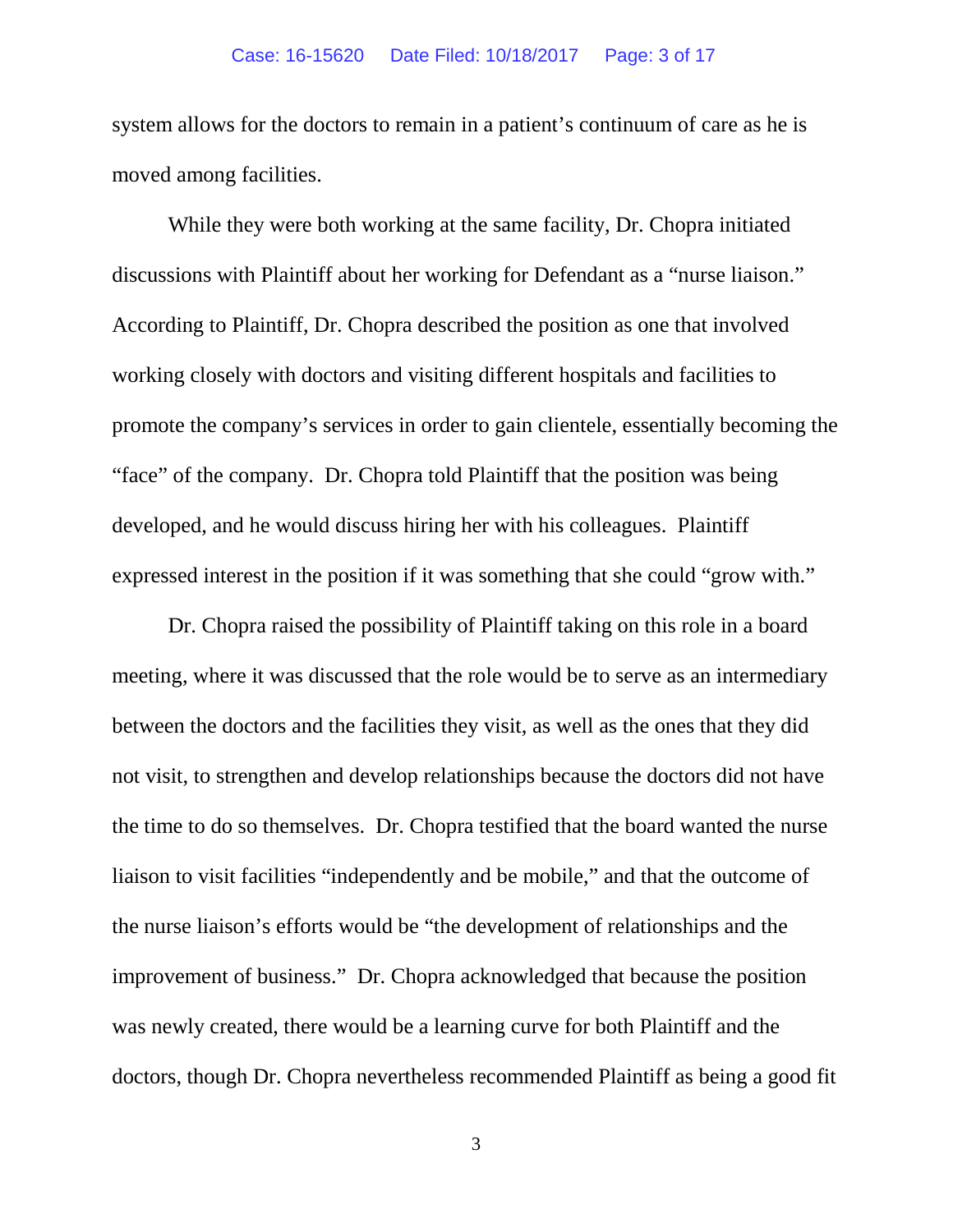for the position. Snyder testified that, at her interview, Plaintiff indicated that she understood the purpose of the position was to increase the number of facilities that Defendant's doctors visited, ensure that all of the patients requiring post-hospital care were discharged to facilities where Defendant's doctors visited, and to improve relationships with existing facilities. Plaintiff testified that after her interview, she understood the position to involve meeting with doctors and case managers, as well as representatives of facilities where Defendant did not already have doctors in order to build that relationship.

Plaintiff was ultimately hired and began working for Defendant on July 16, 2014. Plaintiff's offer letter indicated that there would be a 90-day probationary period, after which there would be a performance appraisal. Plaintiff was not guaranteed a minimum of 90 days of employment, and Plaintiff understood that during this probationary period, she was an at-will employee. She reported primarily to Drs. Chopra and Blatt. There was no formal training for the position. Although the doctors provided Plaintiff with guidance, Dr. Chopra testified that the role was one that did not require training, but rather the initiative required to initiate contact with facilities and build relationships with them.

Plaintiff testified that she performed a significant amount of data entry during her first week of employment. She requested a meeting with Drs. Chopra and Blatt to ensure that she would be able to do nurse liaison tasks, which she was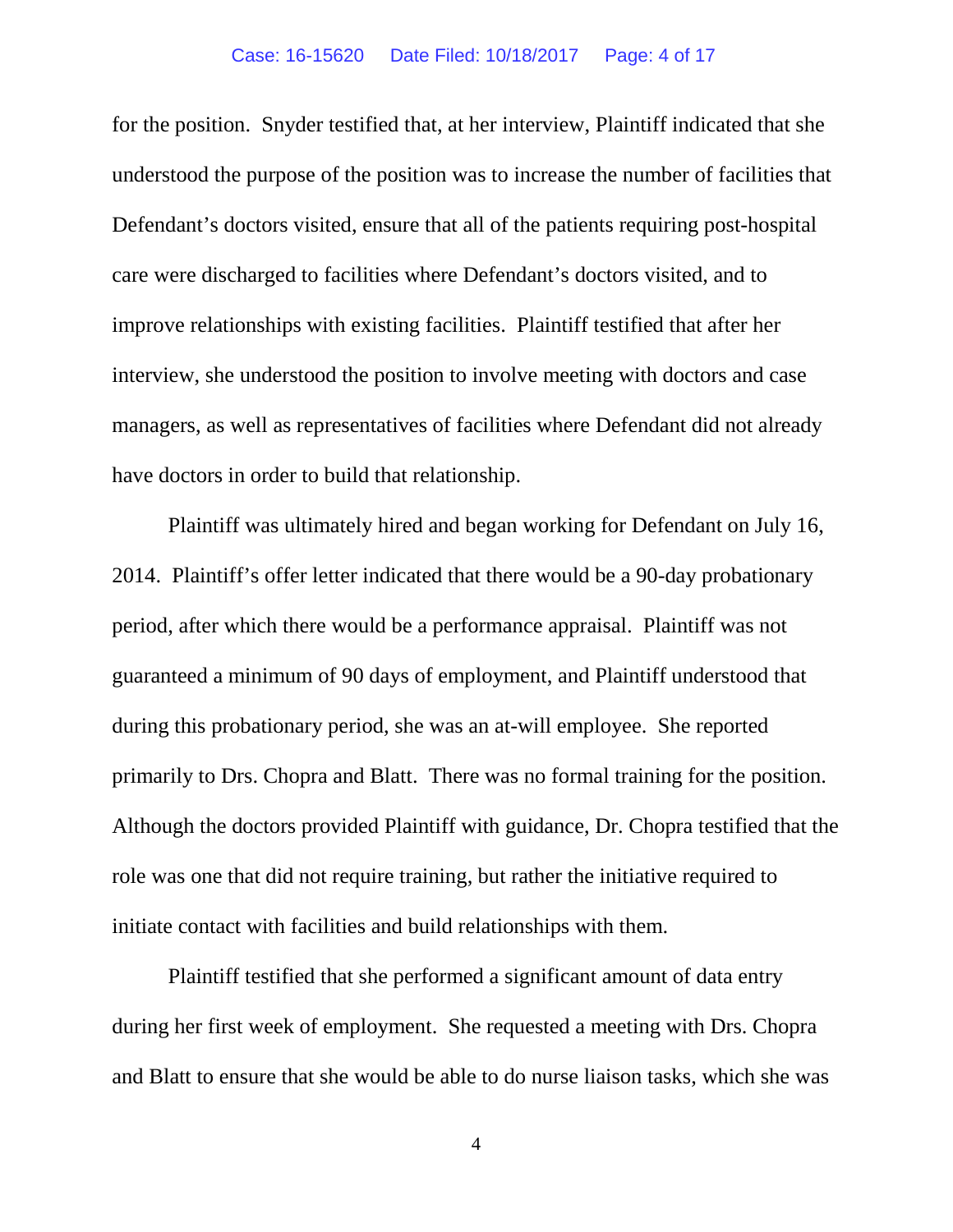not doing consistently by the first week in August, when the meeting was held. While Plaintiff states that the doctors were "very complimentary," Dr. Chopra testified that they raised concerns about not seeing new facilities or an increase in business, and reiterated to Plaintiff that she needed to show initiative and work toward developing the business. After the meeting, Plaintiff's job description was updated to include daily meetings with the doctors and staff at the hospital, and she visited the other facilities that the doctors worked at more frequently.

Plaintiff testified that she could not visit existing facilities without an introduction first because the facility representatives would not know who she was, though she did call each facility every day to ensure the facilities were satisfied and Defendant's patients were properly cared for. Plaintiff also testified that she did visit new facilities on her own initiative when the opportunity arose, dropping off pens and cups at new facilities if she saw them while en route to dropping off prescriptions at various facilities, which was one of her job duties. Plaintiff testified to visiting seven to ten of these facilities during the course of her employment, though Dr. Blatt testified that he wanted five visits per week. Plaintiff also called facilities from a list of nursing rehab facilities in the area, sometimes "randomly," to introduce herself and the company. Plaintiff testified that she did not arrange any meetings with any facility other than those done at the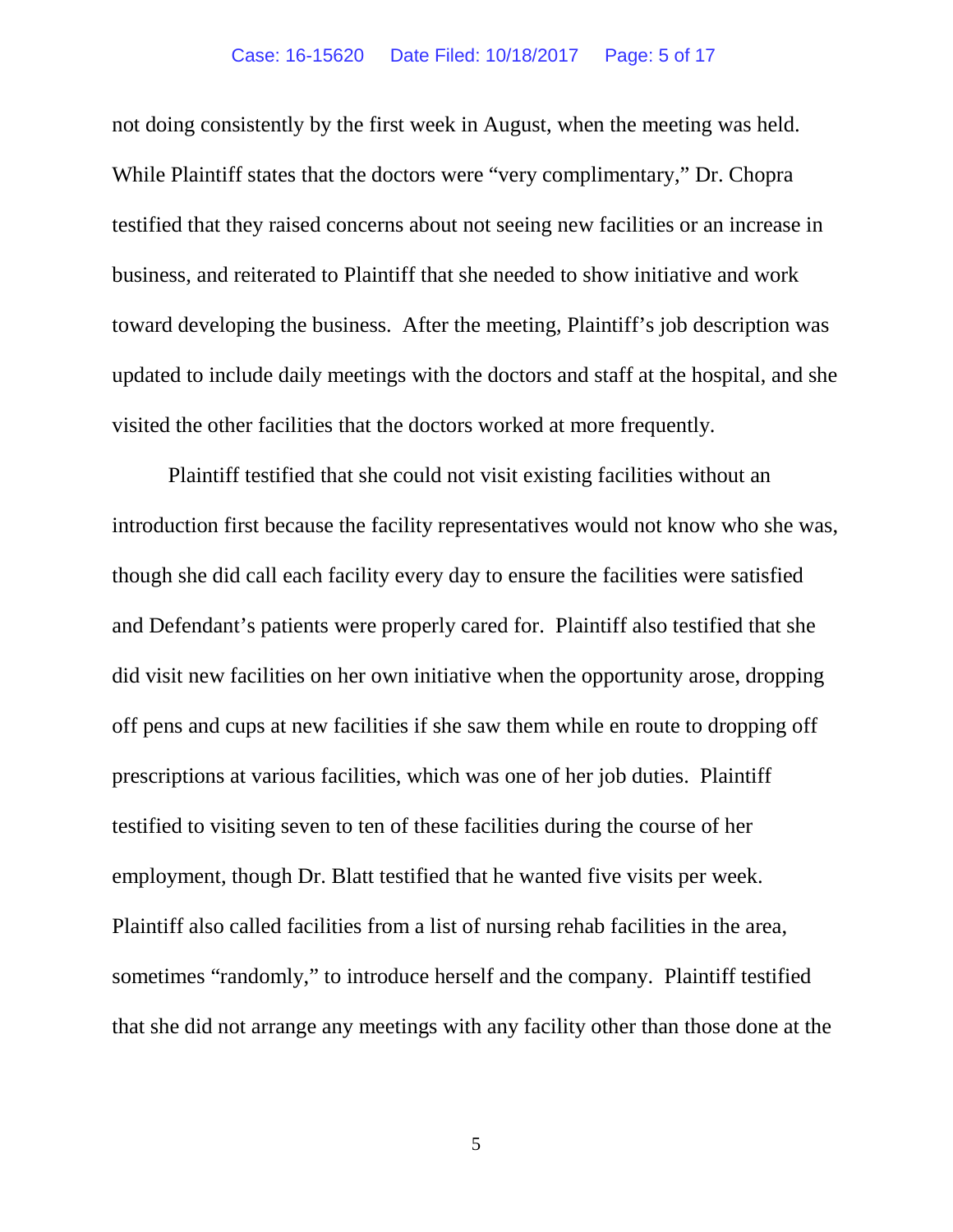### Case: 16-15620 Date Filed: 10/18/2017 Page: 6 of 17

direction of the doctors, that she did not arrange any kind of promotional events, and she did not bring any new clients to Defendant.

At Dr. Chopra's request, Plaintiff arranged a meeting with Riverwood Rehabilitation, a facility that Defendant previously had a relationship with but that had been lost as a client because of poor communication. Dr. Chopra testified that Plaintiff was late for the meeting, brought the wrong refreshments, and was dressed inappropriately. Plaintiff denies that she was late and brought the wrong refreshments, but acknowledges that Dr. Chopra expressed his concerns regarding her attire. Drs. Chopra and Blatt both testified that the meeting was poorly organized and did not accomplish what it was supposed to.

Plaintiff also attended a meeting with Dr. Blatt at Lifecare of Jacksonville, which was also a facility whose relationship with Defendant had soured because of poor communication. Plaintiff acknowledged that she was late for this meeting. Dr. Blatt testified that Plaintiff was inappropriately dressed, and that the facility administrator was visibly put-off by Plaintiff's attire and conduct. From this incident, Dr. Blatt concluded that Plaintiff did not have the right mindset for her role. Dr. Blatt also noted incidents of Plaintiff's unprofessional behavior while at the hospital and interacting with hospital staff. Dr. Blatt recalled being frustrated with Plaintiff's job performance and informally counseling Plaintiff about improving, but did not document these interactions in writing.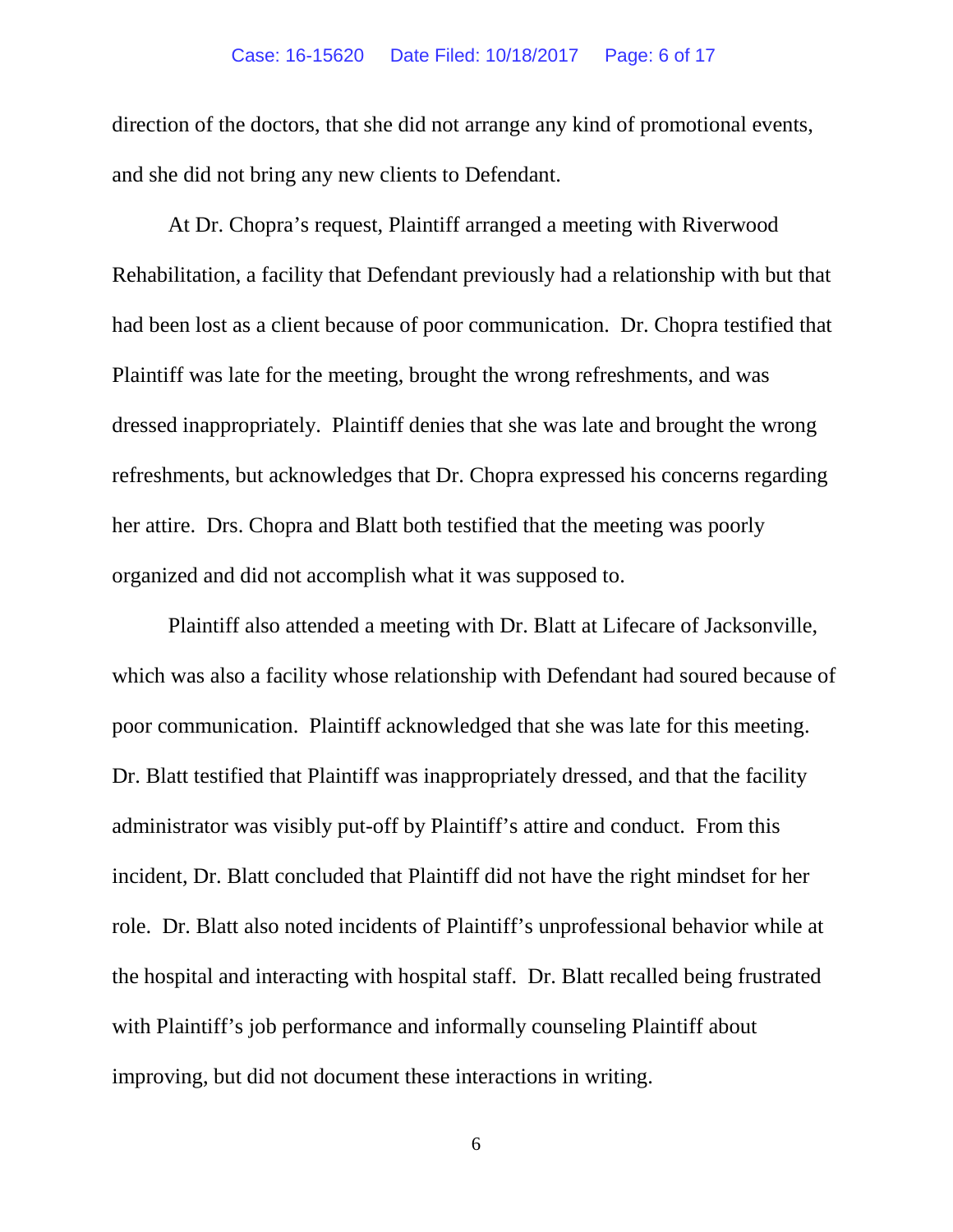Plaintiff, who initially learned that she was pregnant on August 7, 2014, found out on August 23, 2014, that she was having twins. Plaintiff informed Dr. Chopra of her pregnancy that same day. According to Plaintiff, Dr. Chopra responded by saying, "F\*\*k. What are we going to do? This sucks. Are you going to be able to do your job?"<sup>[1](#page-6-0)</sup> Despite Plaintiff's assurances that she could continue to perform her job, Dr. Chopra questioned whether she would be to continue to travel to facilities and get in and out of her car. When Dr. Blatt learned of Plaintiff's pregnancy from Dr. Chopra, Dr. Blatt said, "That means she's going to do a worse job." Dr. Blatt testified that he had concerns about Plaintiff's performance from "very early on," and that there were plans to fire her before she announced her pregnancy.

Plaintiff testified that she became insecure and worried about her job security after she informed Dr. Chopra of her pregnancy. Plaintiff claims that after her pregnancy announcement, Dr. Chopra did not respond as promptly to calls and text messages. Plaintiff notes that despite Dr. Blatt and Dr. Chopra assuring her that she was doing a good job and that her pregnancy would not affect her job security, the doctors were "definitely contemplating firing her." At least two other employees were pregnant during their time in Defendant's employ, but were not fired.

<span id="page-6-0"></span><sup>|&</sup>lt;br>|<br>| Dr. Chopra claims that he did not swear, but rather congratulated her, told her that "children are a blessing," and sought to reassure her that her pregnancy would not affect her job.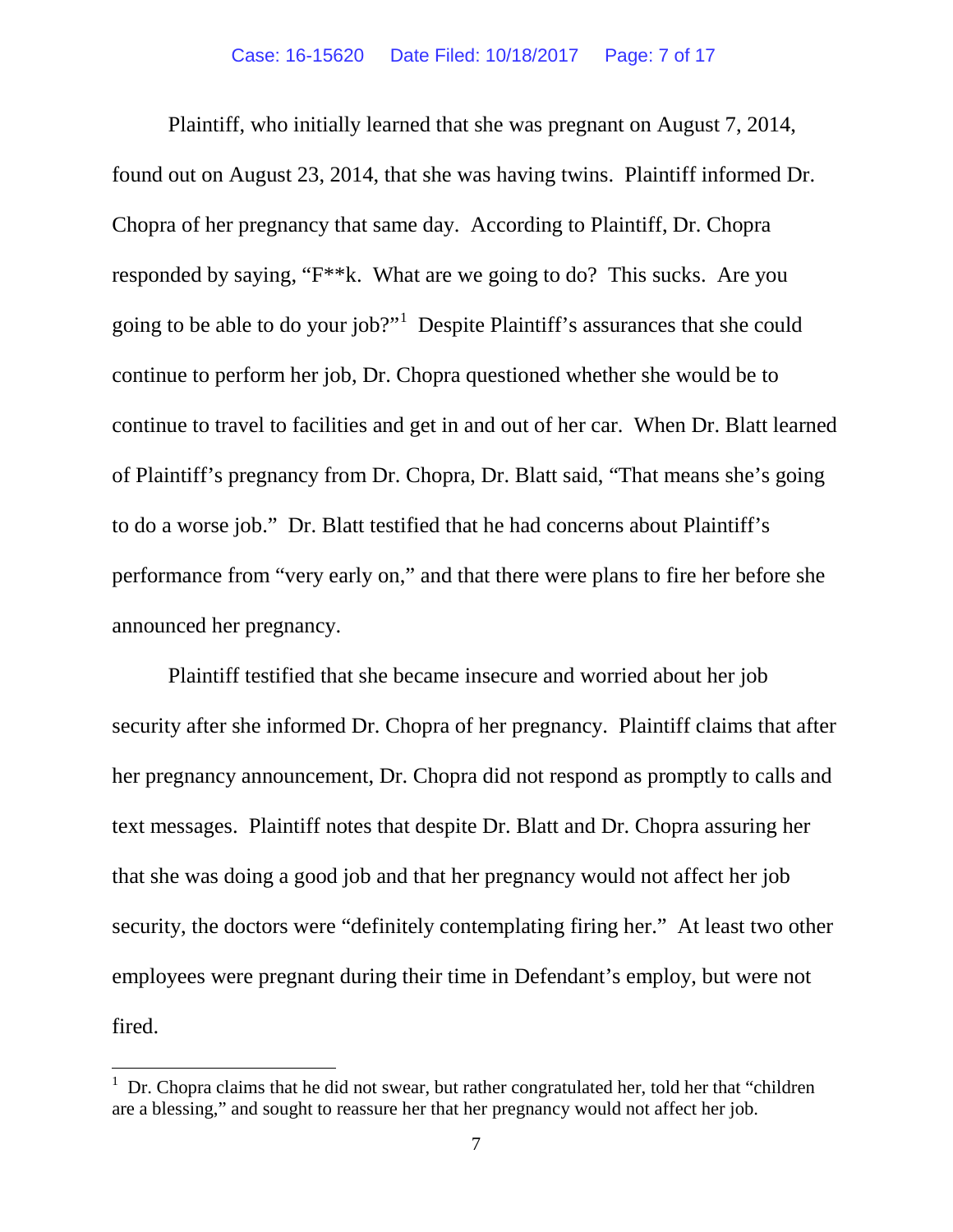On September 1, 2015, about nine days after Plaintiff announced her pregnancy and forty-five days after Plaintiff began working for Defendant, Snyder, along with Drs. Chopra and Blatt, met to determine whether to terminate Plaintiff. Dr. Chopra testified that the meeting focused on Plaintiff's failure to generate a "significant increase in the business" and "some issues with the facilities that we had interacted with her at," ultimately concluding that "our expectation wasn't met" and the nurse liaison position was not the solution to Defendant's problem. Dr. Chopra further noted that Defendant received leads on new clients from a colleague who had explained that generating such leads was simple, which prompted Dr. Chopra to conclude that they had hired the wrong person for Plaintiff's position. Generally, issues with Plaintiff's "attire, the inconsistency or the disorganization of the meetings, the lack of development of new business, and the fact that multiple office staff . . . said that they felt she wasn't doing anything" prompted the board to conclude unanimously that they should fire Plaintiff. The board members knew that Plaintiff was pregnant and expressed concern about the ramifications of firing a pregnant employee, but Snyder told the board that because they were eliminating the position and not firing Plaintiff because of her pregnancy, there should be no problem.

Plaintiff met with Snyder and Dr. Chopra on September 19, 2014. Dr. Chopra told Plaintiff that, although she had done a good job thus far, the practice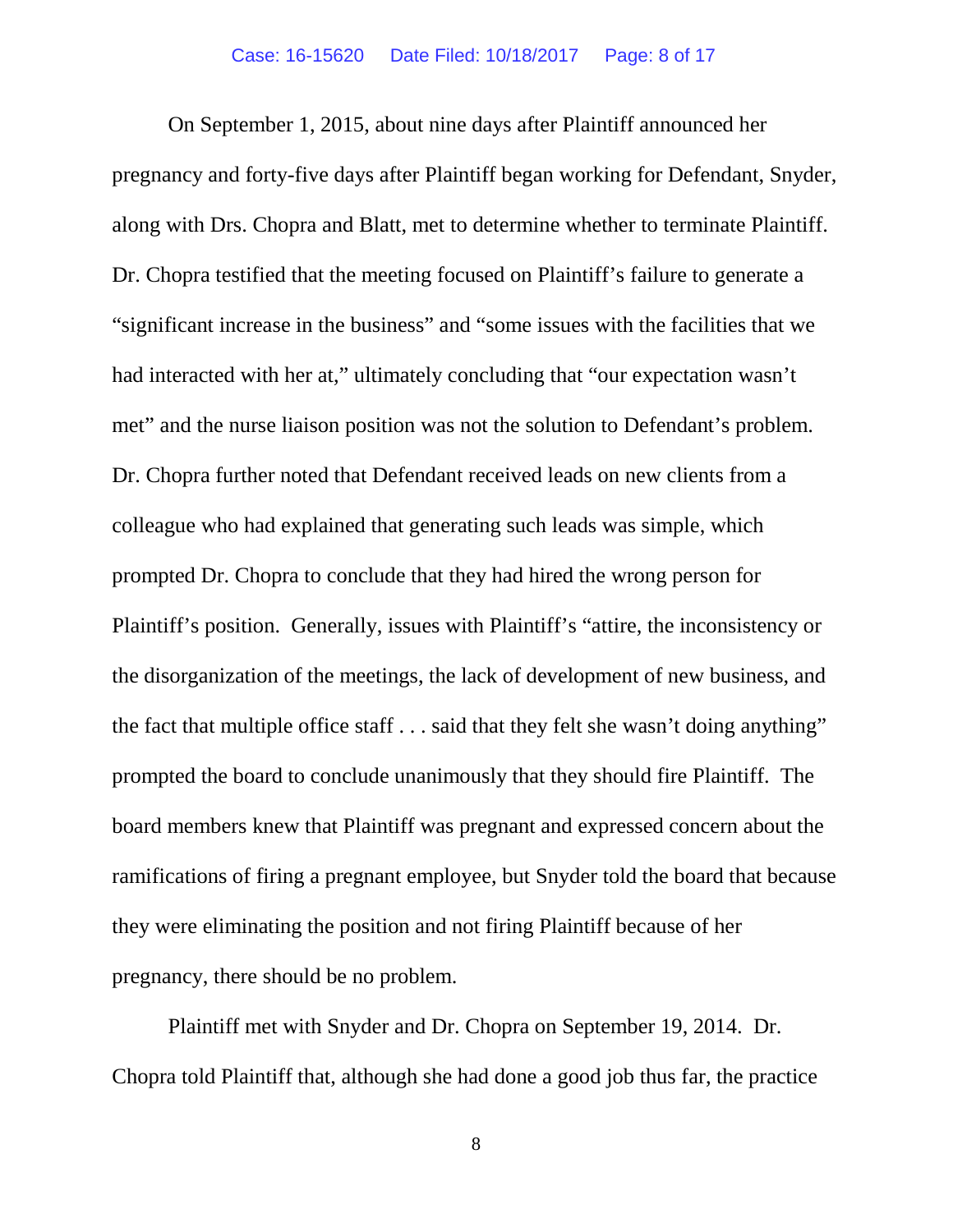had decided to eliminate her position because her salary could not be justified, as the position was not producing the results that the doctors had expected it to. $2$  Dr. Chopra offered to give Plaintiff a good reference. On a form provided to Defendant's payroll provider, the reasons indicated for Plaintiff's termination were "lack of work" and "position eliminated."

## **B. Procedural History**

Plaintiff filed a charge with the Equal Employment Opportunity Commission and received a right-to-sue letter on June 8, 2015. Plaintiff filed a civil complaint against Defendant on June 11, 2015, alleging that she was fired because of her pregnancy, and was therefore subjected to sex discrimination in violation of Title VII, 42 U.S.C. § 2000e *et seq.*, and the FCRA, Fla. Stat. § 760.01 *et seq*. [3](#page-8-1) Defendant moved for summary judgment, which the district court granted, finding that Plaintiff had failed to rebut Defendant's reasons for terminating her as pretextual. Plaintiff timely appealed.

# **II. DISCUSSION**

# **A. Standard of Review**

<span id="page-8-0"></span><sup>&</sup>lt;sup>2</sup> Defendant notes that the board also ended the employment of a nurse practitioner who had been hired in anticipation of increased business.

<span id="page-8-1"></span> $3$  Plaintiff also asserted under the Americans with Disabilities Act and the FCRA that she was discriminated against because of her "perceived disability," though the district court granted summary judgment for Defendant on these claims. Plaintiff has not raised these claims again on appeal.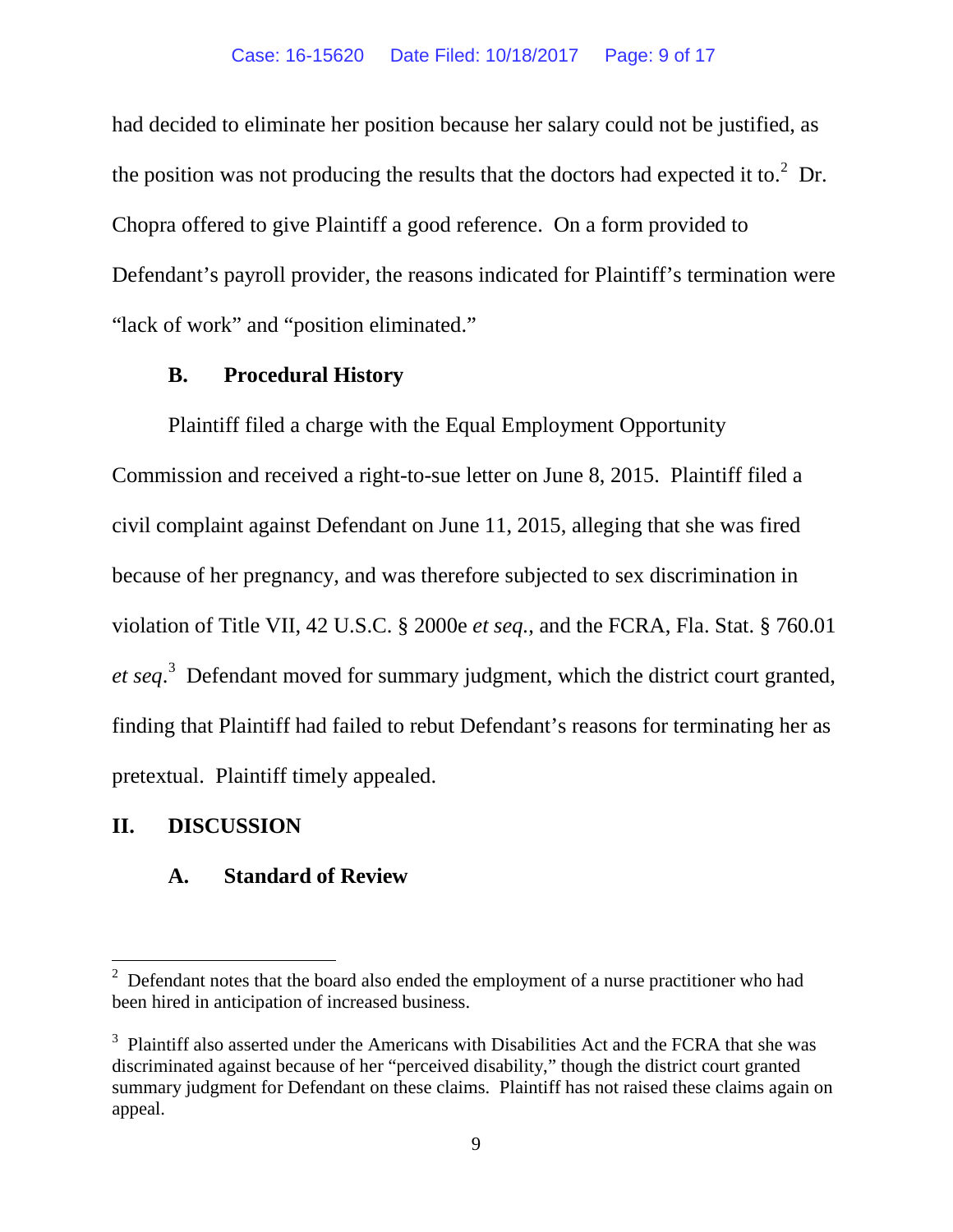We review a district court's grant of summary judgment *de novo*, viewing all evidence and drawing all reasonable inferences in favor of the nonmoving party. *Chapter 7 Tr. v. Gate Gourmet, Inc.*, 683 F.3d 1249, 1254 (11th Cir. 2012). Summary judgment is proper only when "there is no genuine dispute as to any material fact and the movant is entitled to judgment as a matter of law." Fed. R. Civ. P. 56(a). A genuine issue of material fact exists when "a reasonable jury could return a verdict for the nonmoving party." *Gate Gourmet*, 683 F.3d at 1254 (internal quotation marks omitted).

## **B. Whether Summary Judgment was Properly Granted**

## **1. Discrimination Claims under Title VII**

Title VII prohibits employers from discriminating against an employee because of pregnancy, and a claim for pregnancy discrimination requires the same analysis as claims based on sex discrimination.<sup>[4](#page-9-0)</sup> *Id.* at 1254–55. A plaintiff can show discrimination through circumstantial evidence, as Plaintiff attempts to do here. *Holland v. Gee*, 677 F.3d 1047, 1055 (11th Cir. 2012).

In such cases, we typically apply the *McDonnell Douglas* burden-shifting framework. *Id.* (citing *McDonnell Douglas Corp. v. Green*, 411 U.S. 792 (1973)). Under this framework, a plaintiff must establish a *prima facie* case of

<span id="page-9-0"></span> <sup>4</sup> The Florida Civil Rights Act is modeled after Title VII, and so Plaintiff's claim under that statute is analyzed under the same framework and does not require separate discussion. *Alvarez v. Royal Atl. Developers, Inc.*, 610 F.3d 1253, 1271 (11th Cir. 2010); *Delva v. Cont'l Grp., Inc.*, 137 So. 3d 371, 375–76 (Fla. 2014) (holding that the FCRA prohibits pregnancy discrimination).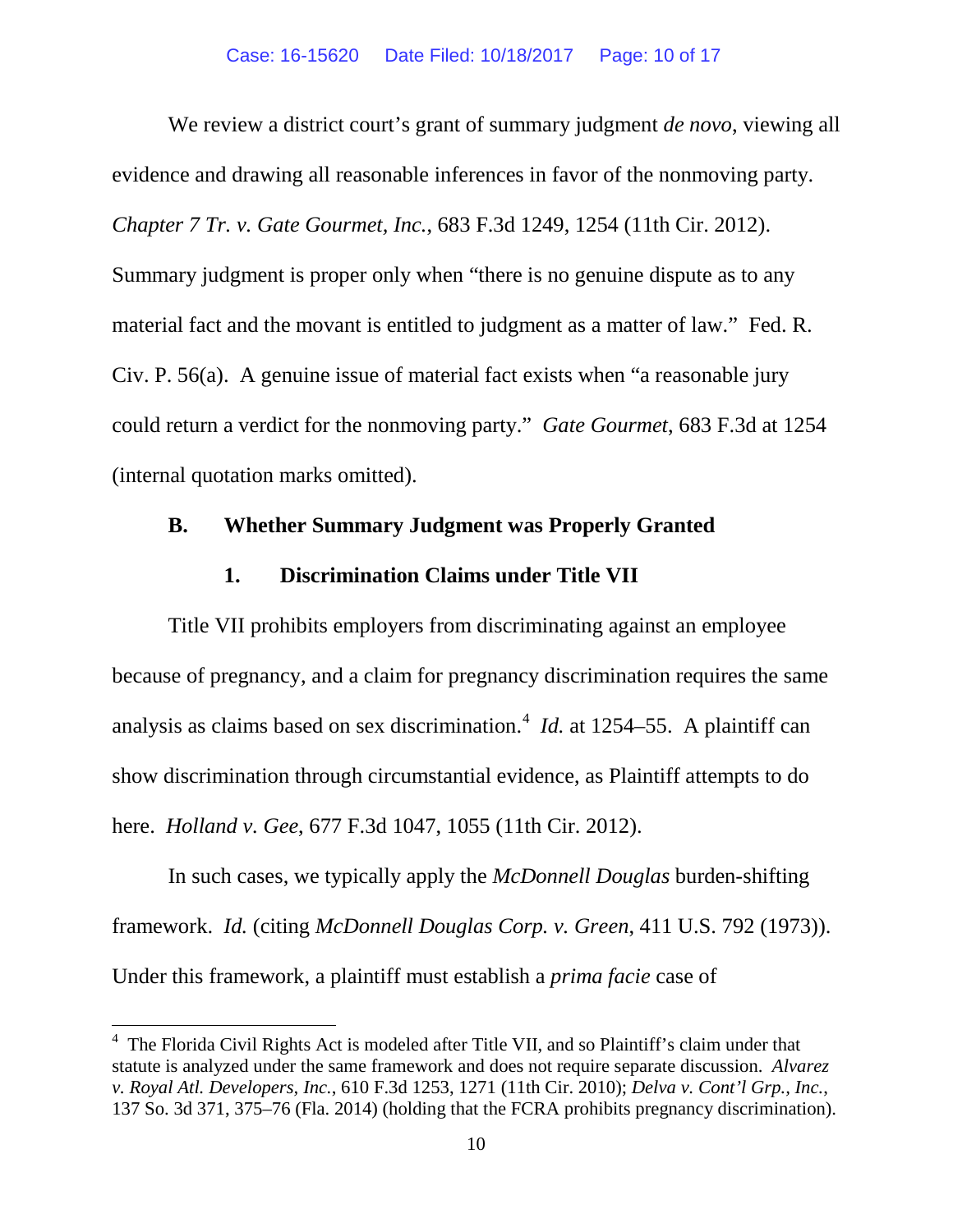discrimination, which requires showing that "1) the plaintiff was a member of a protected class, 2) she was qualified to do the job, 3) she was subjected to an adverse employment action, and 4) similarly situated employees outside of the protected class were treated differently." *Id.* A plaintiff who successfully makes this showing "creates a presumption of discrimination," which requires the employer to then "articulate a legitimate, nondiscriminatory reason for its actions." *Id.* (internal quotation marks omitted). If the employer does so, the burden shifts back to the plaintiff, who must then show that the employer's proffered reasons are pretextual and not the real reason for the employment action, but that unlawful discrimination is. *Id.* A plaintiff must meet the given reasons "head on and rebut [them]" through showing "weaknesses, implausibilities, inconsistencies, incoherencies, or contradictions" in the employer's reasons. *Id.* at 1055–56 (internal quotation marks omitted). As this Court has noted, "if an employee cannot rebut her employer's proffered reasons for an adverse action but offers evidence demonstrating that the employer also relied on a forbidden consideration, she will not meet her burden" under the *McDonnell Douglas* framework. *Quigg v. Thomas Cty. Sch. Dist.*, 814 F.3d 1227, 1238 (11th Cir. 2016).

Plaintiff argues that she has presented sufficient evidence to allow a reasonable jury to conclude that Defendant's stated reasons for her termination were pretexual. Plaintiff also argues that the district court did not construe the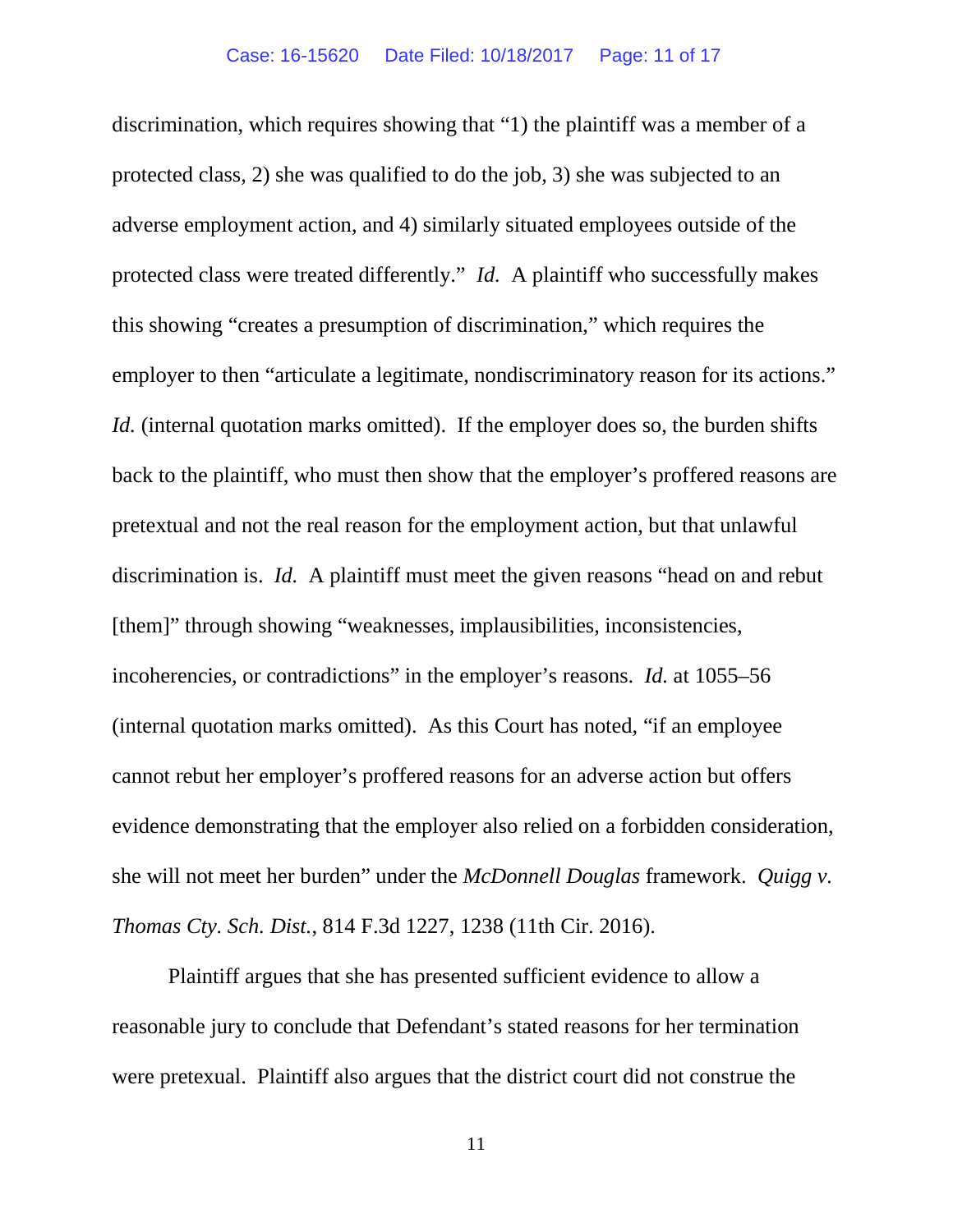evidence in the light most favorable to her. Plaintiff contends that ultimately she presented a "convincing mosaic of circumstantial evidence" that would allow a jury to infer discrimination.<sup>[5](#page-11-0)</sup> Like the district court, we assume that Plaintiff has established a *prima facie* case of discrimination.

Defendant notes that Plaintiff was terminated because of her poor performance and the determination that her position did not generate the revenue expected to support it. An employer's burden at this step is "exceedingly light," *Holifield v. Reno*, 115 F.3d 1555, 1564 (11th Cir. 1997), and the employer does not need to show that it was actually motivated by these reasons. *Holland*, 677 F.3d at 1055. We agree with the district court that Defendant has satisfied this burden.

## **2. Whether Plaintiff Has Shown that Defendant's Reasons for Her Termination are Pretextual**

Turning to the question of whether Plaintiff has sufficiently shown that Defendant's proffered reasons for her termination are pretexual, and that unlawful pregnancy discrimination was the real reason, we conclude she has not.

<span id="page-11-0"></span> <sup>5</sup> This Court has noted that the *McDonnell Douglas* framework is not the exclusive means to evaluate workplace discrimination under Title VII, and a plaintiff can survive summary judgment if she can show "a convincing mosaic of circumstantial evidence that would allow a jury to infer intentional discrimination by the decisionmaker." *Smith v. Lockheed-Martin Corp.*, 644 F.3d 1321, 1328 (11th Cir. 2011) (footnote omitted) (quoting *Silverman v. Bd. of Educ.*, 637 F.3d 729, 734 (7th Cir. 2011)). Ultimately though, the plaintiff's required showing is the same: the plaintiff must show that the evidence, "when viewed as a whole, 'yields the reasonable inference that the employer engaged in the alleged discrimination.'" *Holland*, 677 F.3d at 1056 (quoting *Smith*, 644 F.3d at 1326).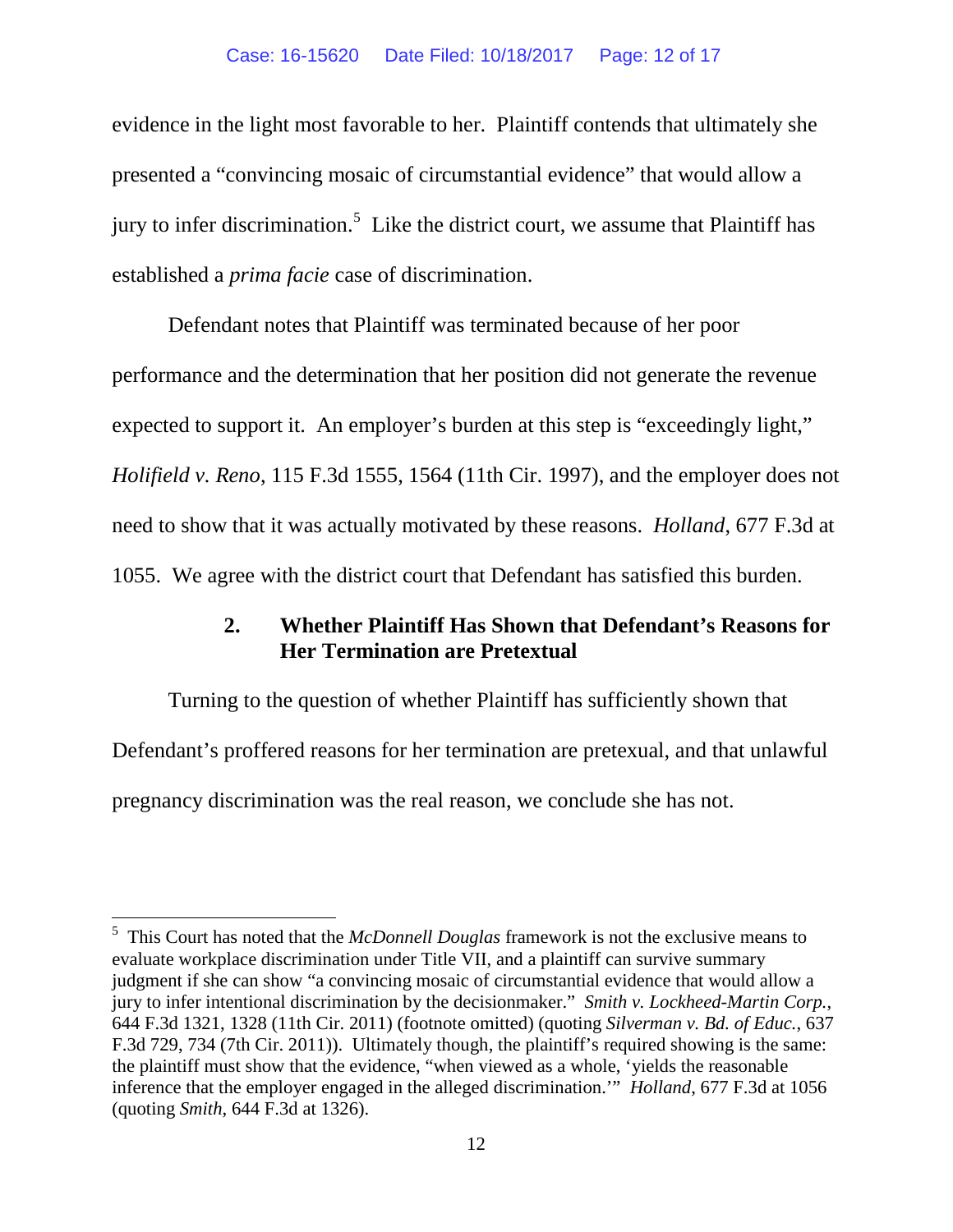In finding that Plaintiff had not demonstrated pretext, the district court noted that Plaintiff admitted to being "slow to start" the nurse liaison tasks, despite knowing that self-initiative was required in the position; that she did not consistently go to new facilities or set up meetings with contacts; that she was late to meetings; that she secured employment for her mother at a facility she visited while on the job; and that the doctors had concerns about Plaintiff's job performance "very early on" and met with Plaintiff before her pregnancy announcement to reiterate their expectations.

Plaintiff offers several arguments to show she was not actually fired for "poor job performance." Plaintiff argues that, to the extent she had any "slow start" in performing actual nurse liaison tasks, Defendant is to blame because she was initially assigned data entry tasks, and that it was she who took initiative to ensure she was no longer assigned tasks that were not nurse liaison tasks. Plaintiff also argues that if the doctors had any concerns "very early on" with her performance, she was never informed or told her job was in jeopardy, including at the early-August meeting. Plaintiff further argues that the "remedial" tasks she was performing when she was terminated were either part of her job description or were assigned by Snyder, who was not her supervisor, and so her doing remedial work instead of visiting facilities should not be counted against her. Indeed, Plaintiff argues that developing new business was only one of her duties, and that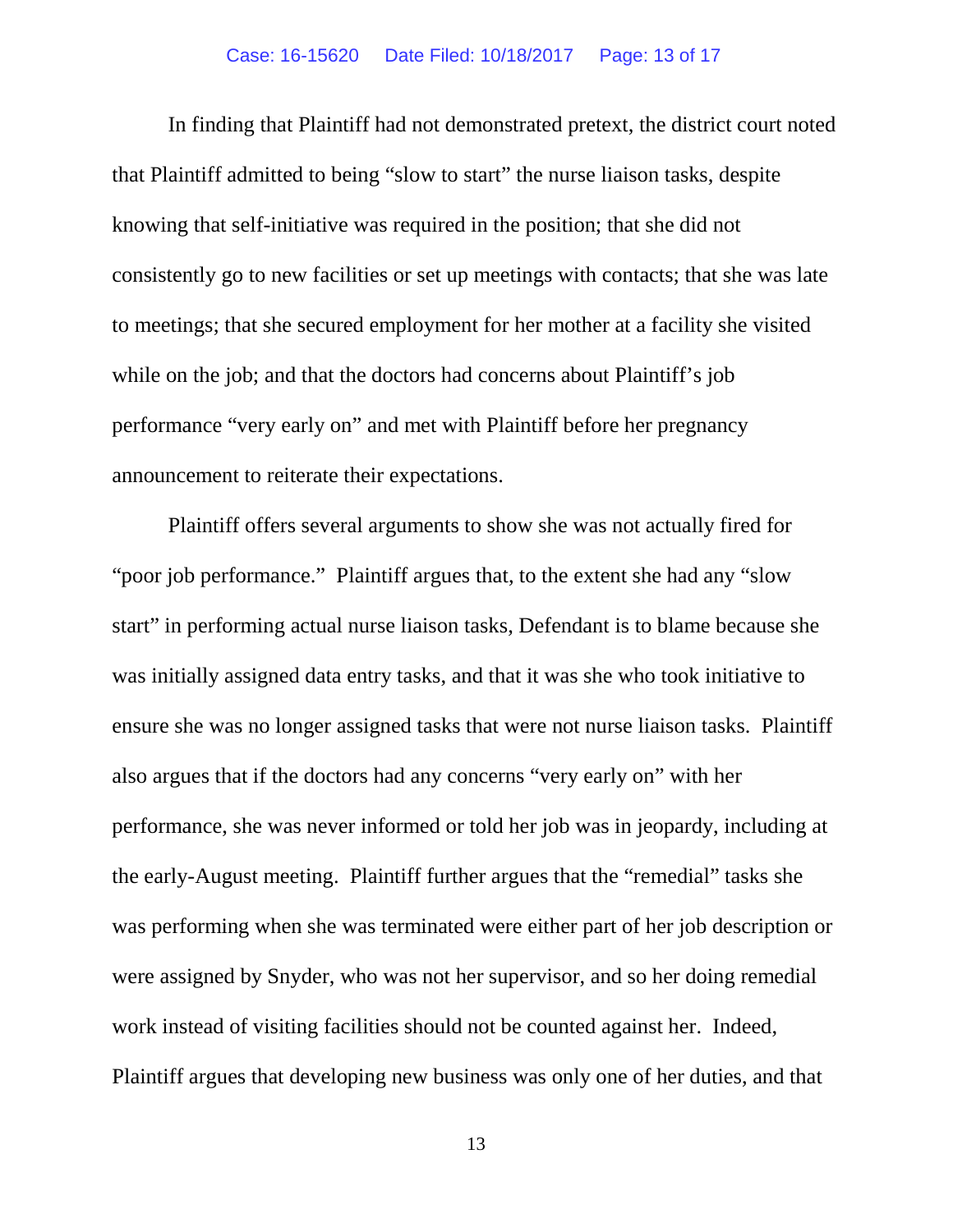the work that she did do in maintaining and strengthening existing relationships shows she did not in fact show poor job performance. Finally, Plaintiff notes that she was never disciplined for any tardiness, attire, or performance issues.

Each of these reasons is a variation on a common theme: that any blame for Plaintiff's "poor performance" rests on Defendant, not Plaintiff. Notably, Plaintiff admits that she did not bring any new clients to the company, may have dressed unprofessionally on occasion, was late to a meeting with clients, and helped her mother get a position while on the clock for Defendant. Even assuming that Defendant's doctors were ineffective in communicating with Plaintiff the expectations of her role and in helping her succeed in growing their business, Plaintiff has not refuted the fact that her supervisors viewed her job performance as poor, nor has Plaintiff shown that concern about her allegedly poor performance was merely a pretext, with discrimination being the real reason for her termination. *See Alvarez v. Royal Atl. Developers, Inc.*, 610 F.3d 1253, 1266 (11th Cir. 2010) ("The inquiry into pretext centers on the employer's beliefs, not the employee's beliefs . . . . The question is whether her employers were dissatisfied with her for . . . non-discriminatory reasons, even if mistakenly or unfairly so, or instead merely used those complaints . . . as cover for discriminating against her.").

Concerning Plaintiff's alleged failure to generate new business sufficient to fund the position created for that purpose, Plaintiff argues that Defendant did not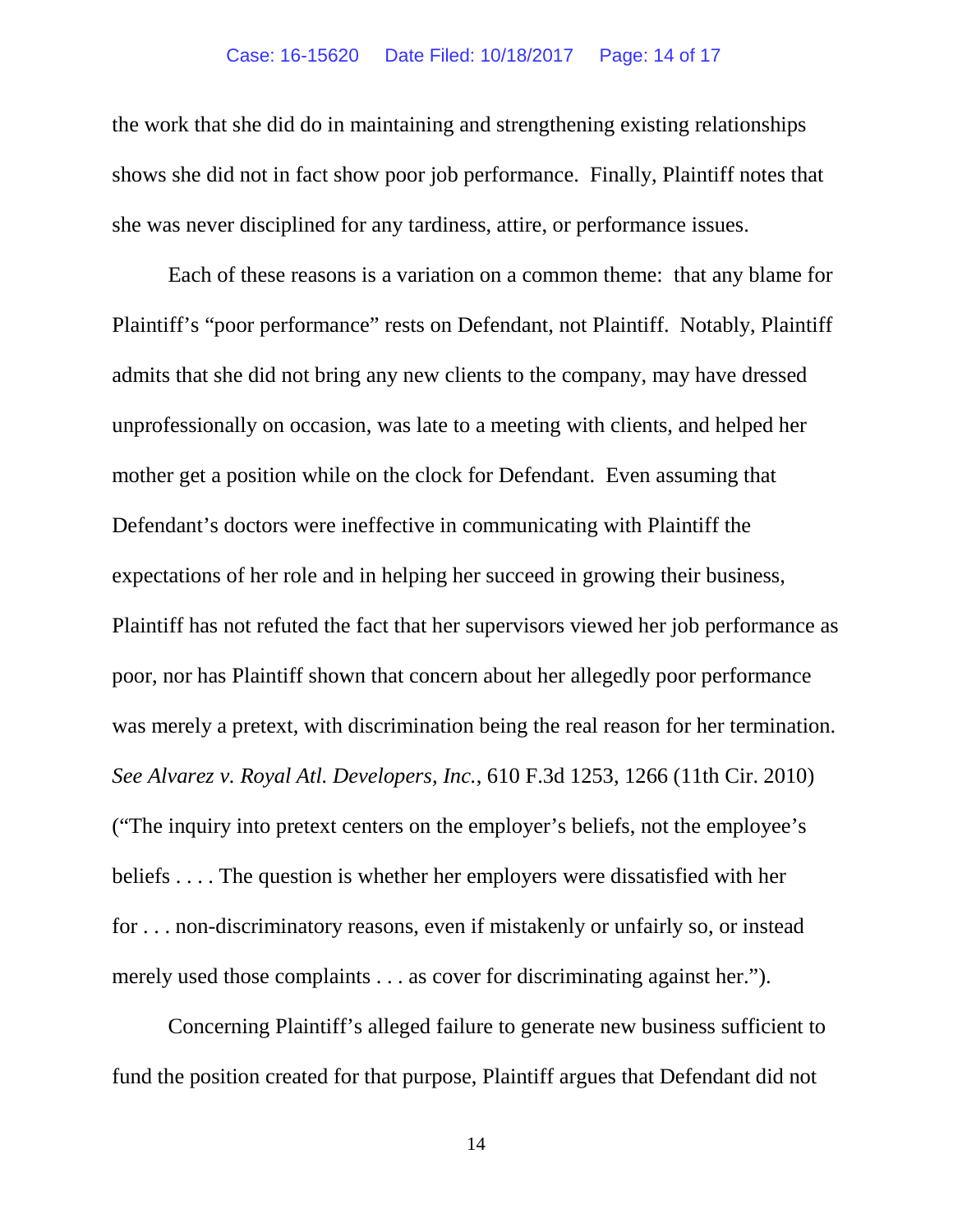communicate any specific goals for the number of facilities she should be visiting or create any other metrics for measuring her performance. Plaintiff further argues that it was not until after she announced her pregnancy that the doctors suggested that her position should generate enough new business to be "self-supporting." Plaintiff also argues that the value of her non-marketing efforts was ignored, and the fact that the practice now needs to fill the nurse liaison position and has lost access to facilities since Plaintiff was fired refutes Defendant's proffered reason for her termination.Plaintiff also takes issue with the characterization of her job as primarily a marketing position and attempts to refute specific criticisms of her marketing efforts.

These arguments however, do not refute "head on," the fact that at the time of her termination, Defendant's doctors made a business decision that Plaintiff continuing to work in the nurse liaison position was not financially justified. Any mischaracterization of Plaintiff's efforts does not change the reality that she brought no new clients to Defendant, and securing new clients was the impetus for creating the position as well as the means by which Defendant was to earn the revenue to pay for the position. And there is no dispute that at least some portion of Plaintiff's job responsibilities included generating new business relationships. As with an employer's assessment of performance issues, the wisdom of an employer's business decision to terminate an employee or eliminate a position may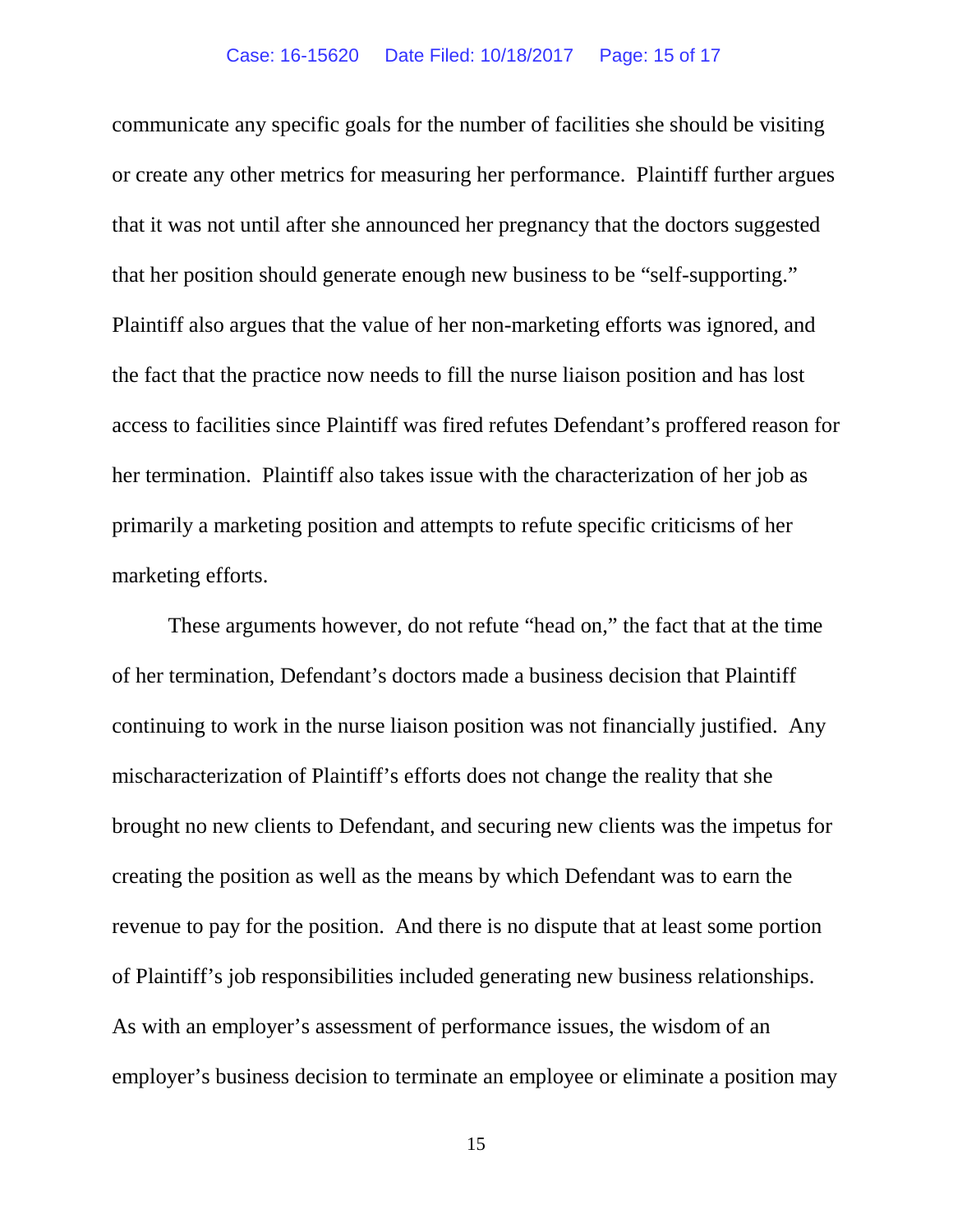be faulted, but that decision itself cannot be unlawful so long as it is not actually based on discrimination. *Id.* at 1266. Here, Plaintiff has not met the standard for showing that the financial unviability of her position was just a pretext for the decision to terminate her, with her pregnancy being the true reason.

More generally, Plaintiff argues that the temporal proximity between her pregnancy announcement and her termination should give rise to an inference of discrimination. While temporal proximity may be evidence of pretext, such evidence alone is insufficient to survive summary judgment. *See Hurlbert v. St. Mary's Health Care Sys., Inc.*, 439 F.3d 1286, 1298 (11th Cir. 2006)*.* In this case, any temporal proximity between Plaintiff's informing the doctors about her pregnancy and her termination does not directly rebut either of Defendant's given reasons for her termination. Similarly, Plaintiff's proffer of statements made by Drs. Chopra and Blatt upon learning of Plaintiff's pregnancy do not prove pretext. Plaintiff had demonstrated unsatisfactory job performance up to that point, and the company had questioned the financial viability of her job position, given her subpar performance.

Nor does Plaintiff's argument that Defendant's failure to clearly and consistently articulate its reasons for Plaintiff's termination show pretext. Plaintiff argues that the "unsatisfactory work performance" justification for her termination was not put forth until after this lawsuit was filed, but even if this were true,